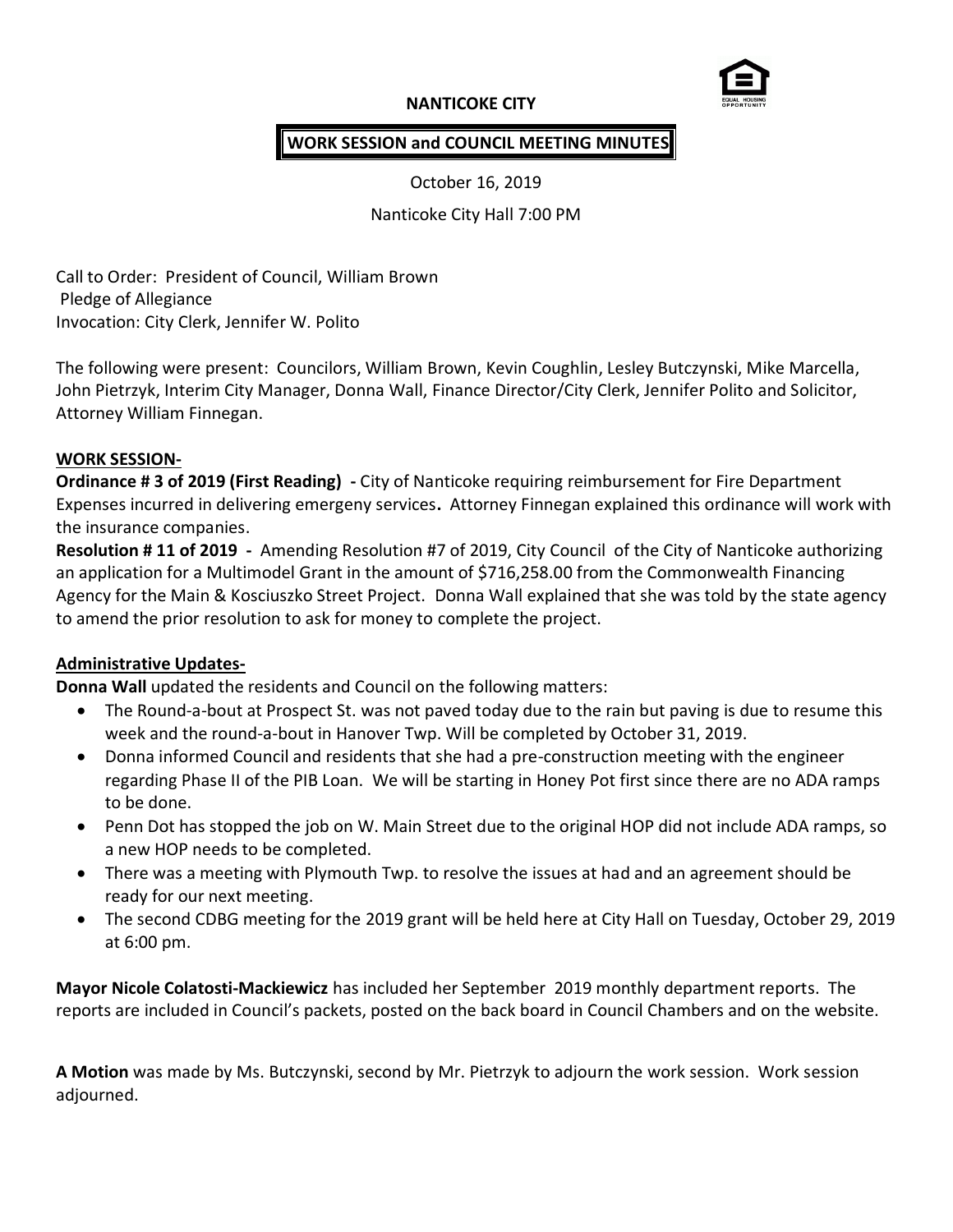## **REGULAR MEETING** Comments from the Public agenda items only.

Mr. Telencho asked if LCCC will be exempt from the proposed ordinance # 3 that has been presented in this meeting and Chief Hazleton replied No.

Mr. Stachowiak asked when was ordinance #3 ever discussed because this is all new news to the public. President Brown said vit had been discussed at a prior meeting and we will have to check the prior minutes to let him know what meeting it was discussed at. Councilor Butczynski and Jennifer Polito told President Brown it was not discussed at a Council meeting. They both said it was brought to their attention by Chief Hazleton in a Department Head's meeting. Chief Hazleton said this is not the first time it was presented; it was presented in an ordinance in 2004 but the ordinance was not executed. Attorney Finnegan said sometimes ordinances are proposed outside of Council meetings. Mr. Stachowiak said usually situations like this are discussed with the public before proposing an ordinance.

Mr. John asked Donna what the grant in the resolution is for and Donna stated it is for the sidewalks on Main Street from Dewey to the intersection of Main & Kosciuszko Streets.

Mr. Knapp is concerned if the proposed ordinance is passed that insurance companies will pull the coverage from their policies. Chief Hazleton said that will not happen.

# **Old Business**

**None**

# **New Business**

**A Motion** to approve the October 2, 2019 minutes was made by Mr. Coughlin, second Ms. Butczynski. Motion carried.

**A Motion** to approve payment of the bills in the amount of \$289,316.40 (Payroll \$103,323.36 and Payables \$185,993.04) was made by Mr. Pietrzyk, second by Ms. Butczynski. Motion Carried.

**A Motion** to approve **Ordinance # 3 of 2019 (First Reading) -** City of Nanticoke requiring reimbursement for Fire Department Expenses incurred in delivering emergeny services **w**as made by Ms. Butczynski, second by Mr. Coughlin.

Motion Carried.

**A Motion** to approve **Resolution # 11 of 2019 -** Amending Resolution #7 of 2019, City Council of the City of Nanticoke authorizing an application for a Multimodel Grant in the amount of \$716,258.00 from the Commonwealth Financing Agency for the Main & Kosciuszko Street Project was made by Mr. Coughlin, second by Ms. Butczynski.

Motion Carried.

# **COMMENTS FROM THE PUBLIC –**

**Mr. Michael Stachowiak** asked for an update on Stell Enterprises that are still using the City's property that the City pays a rain tax on to store their trucks. He asked if a survey has been done and Donna said not yet but she will follow up on it and hopefully have some answers for the next meeting. Mr. Stachowiak asked what is the City going to do with the extra recycle bins now that KM Smith has been sold. President Brown stated we are down to 300 – 400 bins left and we have to the end of year to get them out of the building. Donna said that we are disbursing them. Vice President Kevin Coughlin suggested that on recycling days, the DPW department go around and see who does not have a Blue can and just leave one on the sidewalks for the residents. President Brown said we will keep a few in our inventory for when tenants move out and take the bins.